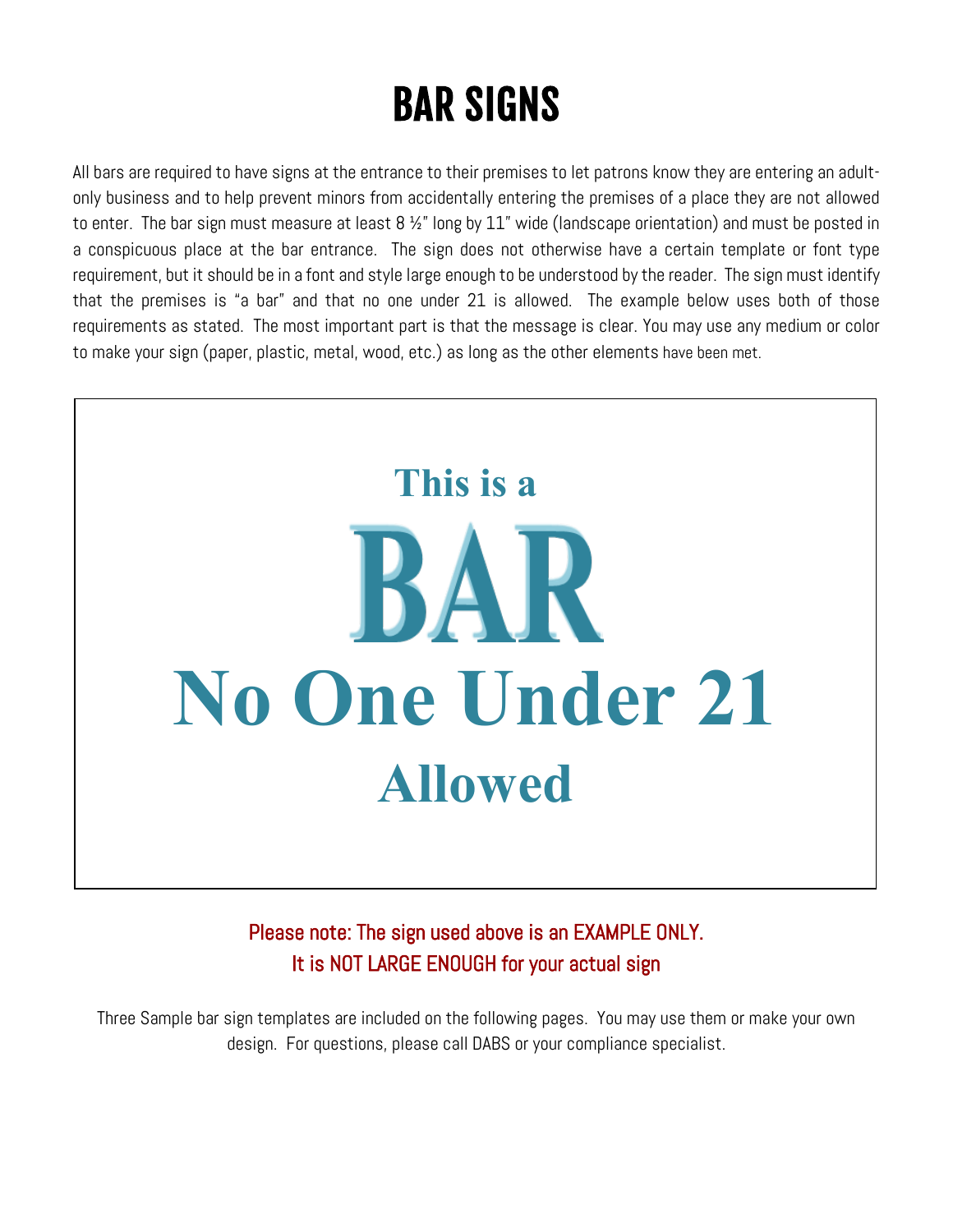## **No One Under 21**  No One Under 21 **Allowed**



## **THIS IS A**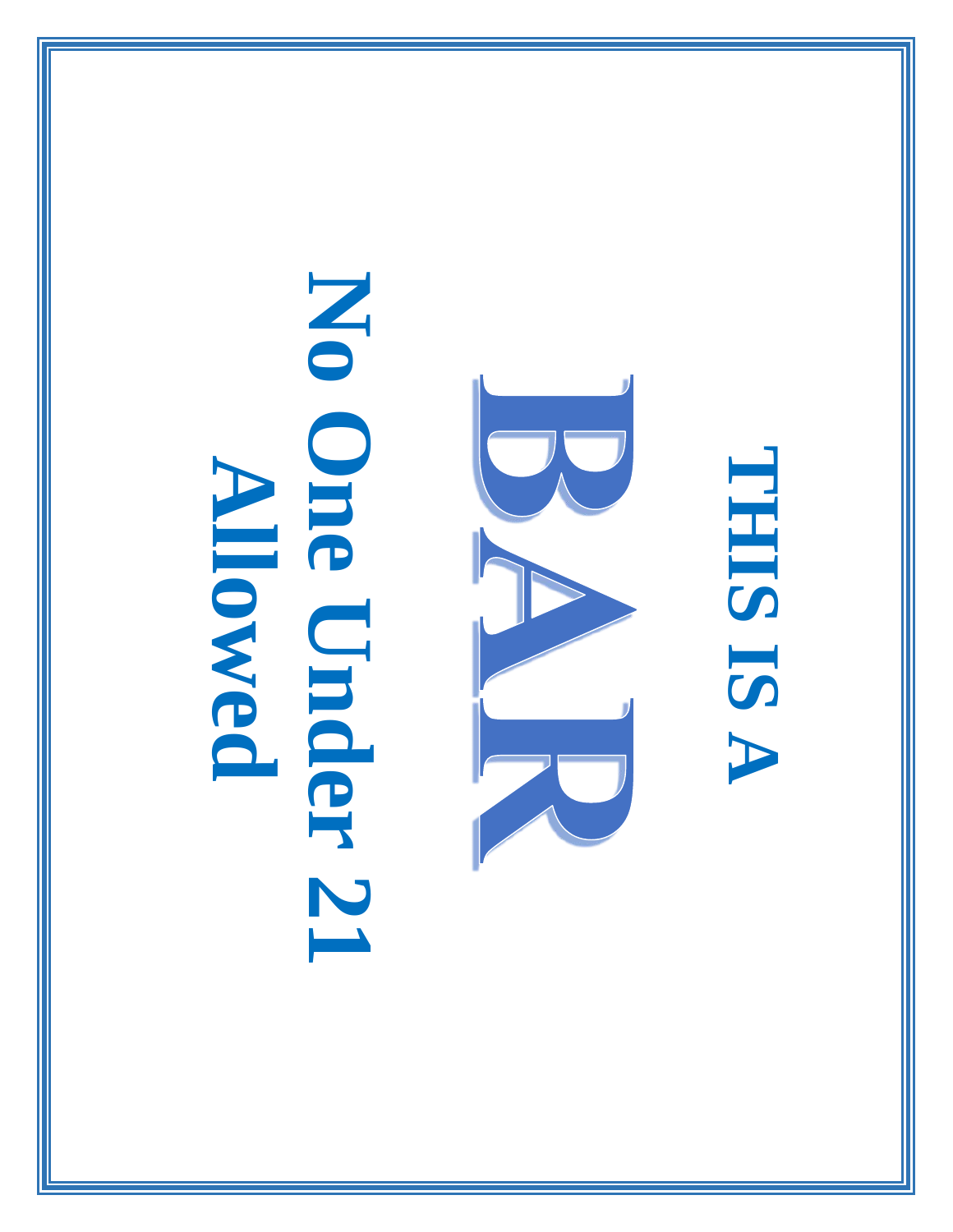

IS A BARA This Establishment This Establishment